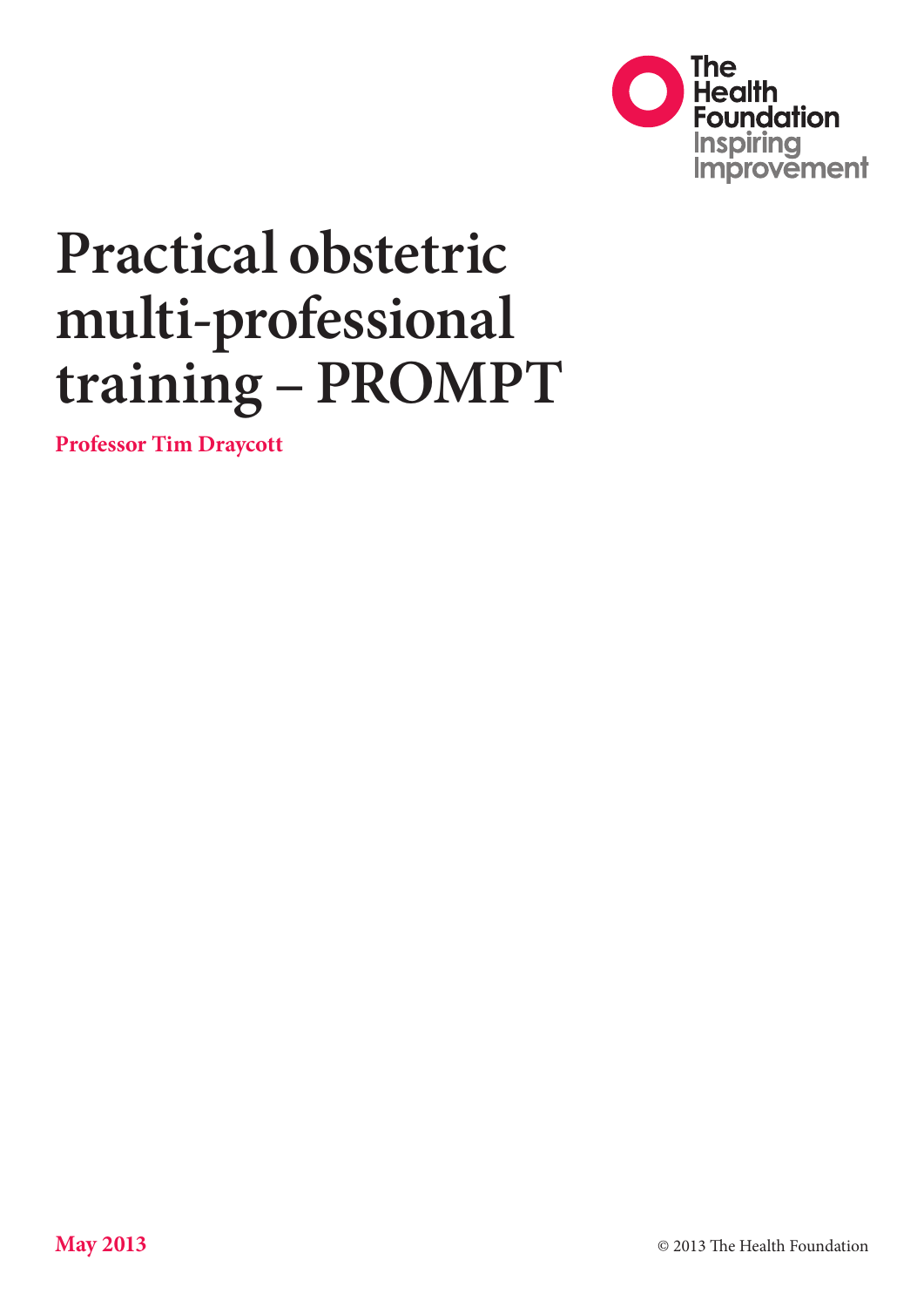*'I look forward to the great advances in knowledge that lie around the corner, but I do sometimes wonder whether the vast sums of money now being spent on research might not produce more rapid and spectacular improvement in health if devoted to the application of what is already known.'*

*Max Rosenheim, President, Royal College of Physicians, 1968.*

### **Introduction**

Improving maternal and perinatal care, and in particular reducing preventable intrapartum harm is a global priority. Improved training for care during labour, particularly during emergencies, is at least part of the potential solution. We must, however, ensure that training is both effective and sustainable.

The PROMPT course is a low cost, research based effective training programme that has improved outcomes for women in Bristol to some of the best in the world literature, and is now helping accoucheurs provide the best care to women around the world.

Women, their families, and insurers value safety in labour as the highest priority.<sup>1,2</sup> However, in 2008 the UK based King's Fund report entitled 'Safe births: everybody's business' observed that, whilst the overwhelming majority of births in England are safe, some births are less safe than they could and should be.3 This observation accurately summarises almost the last century of obstetric care in the United Kingdom.

When it occurs, this preventable harm is extraordinarily expensive. Substandard maternity care and its sequelae cost the NHS in England alone £3.1 billion in the decade  $2000-2010$ ,<sup>2</sup> amounting to an excess of £600 for each baby born in that decade; the individual, family, and societal costs notwithstanding.

# **Evidence based training**

Improved multi-professional training appears to be one of the most promising strategies to improve perinatal outcomes. Annual 'skill drills' have been recommended by both the Royal College of Midwives and the Royal College of Obstetricians and Gynaecologists,<sup>4,5</sup> as well as national bodies on both sides of the Atlantic; the Joint Commission on Accreditation of Healthcare Organizations (JCAHO) in the

United States and the maternity Clinical Negligence Scheme for Trusts (CNST),<sup>6</sup> whose risk management standards have mandated training in the United Kingdom since 2000.7 Moreover, teamwork training has also been recommended to improve team working.<sup>6,8</sup>

Training is not magic and nor is it automatically effective; the effect of intrapartum training programmes has been inconsistent at the very least, if not conflicting. There are a number of studies evaluating the effectiveness of skills training for obstetric emergencies, with evidence that practical training can be associated with improvements in clinical outcomes.9-12 However, not all training has been associated with such positive effects and there are a number of studies where training either did not improve the clinical outcome or was associated with an increase in perinatal morbidity.13-15

As a direct result of the introduction of multiprofessional training using evidence from the simulation and fire-drill evaluation (SaFE) study, there have been clinical improvements at Southmead Hospital, Bristol:

- A 70% reduction in neonatal injury following the introduction of training to manage shoulder dystocia<sup>10</sup>
- Infants born with five minute Apgar scores of less than seven decreased by 50% to an incidence of 44.6 per 10 000 live births<sup>11</sup>
- Teams work better together following training, with a significant decrease in the 'diagnosis to delivery' interval in cases of cord prolapse, and consequent improvements in neonatal outcomes.<sup>9</sup>

These reduced rates of birth complications remain some of the lowest recorded in the global literature, and this has translated into a reduction in medico-legal costs; damages paid out for maternity claims by Southmead Hospital decreased significantly in the 10 years after training commenced in 2000.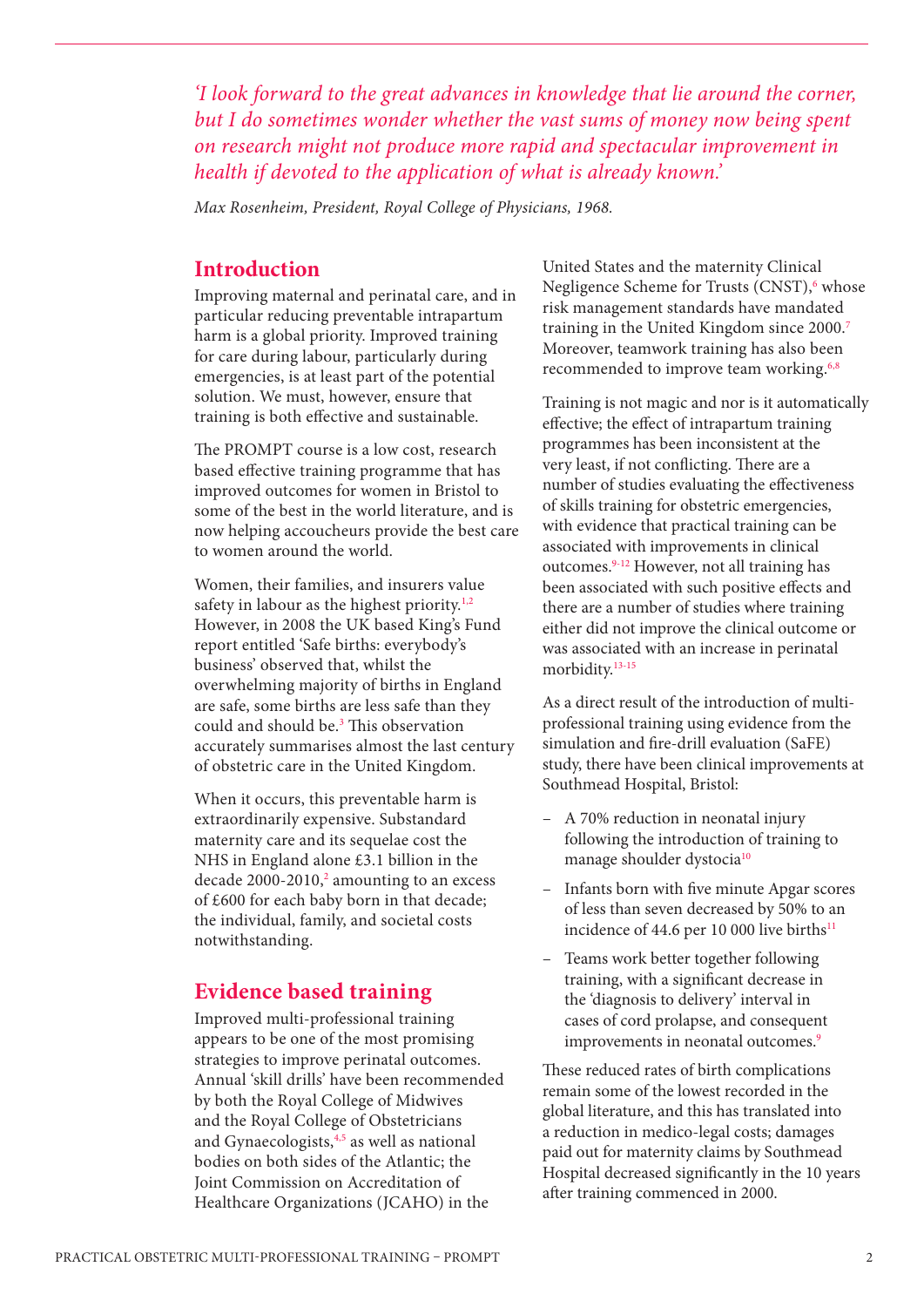### **Pilot sites – evidence of effect**

The improvements in outcome are not confined to Bristol or even to the United Kingdom. The Victorian Managed Insurance Authority (VMIA) have piloted PROMPT in the state of Victoria, and pre-publication results show both a reduction in Apgar scores of less than 7 and fewer babies being born with signs of hypoxia. The Royal Australian and New Zealand College of Obstetricians and Gynaecologists (RANZCOG) are now localising the PROMPT package to roll out the training programme nationwide.

In the United States, early data from a PROMPT pilot have demonstrated a reduction in the number of caesarean sections required, and since PROMPT training for the management of shoulder dystocia was first introduced there has not been a single reported case of permanent brachial plexus injury.

# **Impact on international development**

PROMPT is a low resource training intervention which is ideal for supporting clinical improvements and staff development in resource poor settings. In partnership with diaspora from Zimbabwe and with the support of the Department for International Development and the Tropical Health and Education Trust, a pilot project to roll out PROMPT training was set up in the second largest maternity unit in Zimbabwe.

Since the introduction of the PROMPT course in early 2011, they have now trained over 130 staff members and have reported improved communication between doctors and midwifery staff. They have also introduced new systems on their labour ward, including a 'labour ward board' which enables staff to monitor a woman's progress in labour by charting it for all staff to review, and thus potential problems can be anticipated.

# **Effective training for intrapartum emergencies**

The PROMPT team, based on their experience of implementation, have also produced a series of key steps that they consider to be vital for successful PROMPT implementation and, ultimately, for making childbirth safer.

These steps are similar to a recent review of training programmes, published in 2009, which was associated with an improvement in clinical outcomes and may be generalisable outside perinatal care to other healthcare training settings.<sup>16</sup>

Ten steps to successful PROMPT implementation are as follows:

- Use of multi-professional participants, trainers, and drills
- Locally run courses in your own unit, using your own facilities, and training all of your maternity staff
- Integrated team working
- Locally adopted and adapted training
- Support from in house clinical 'champions'
- Use of simple props and patient actors
- Use of the PROMPT birthing trainer for shoulder dystocia
- Inclusion of local implementation and testing of systems and protocols within training
- Participant debrief using clinical and teamwork checklists
- Evaluation of local clinical outcomes.

# **Active improvement – 'Make the right way the easiest way'**

A key part of the PROMPT course is 'active improvement.' Active improvement is a term we employ to describe the use of tools and artefacts to make it easy to do the right thing and to 'make the right way the easiest way' for clinical staff. We train staff to use these tools and measure the effects, and once we know the system is effective then it is mandated and enforced using audits and data.

NHS staff are constantly bombarded by missives, guidance, and well meaning centrally produced mandates; the Royal College of Obstetricians and Gynaecologists alone produce guidelines on clinical governance, consent, good practice, safety alerts, scientific impact papers, study group consensus statements, and working party reports, as well as 41 clinical guidelines.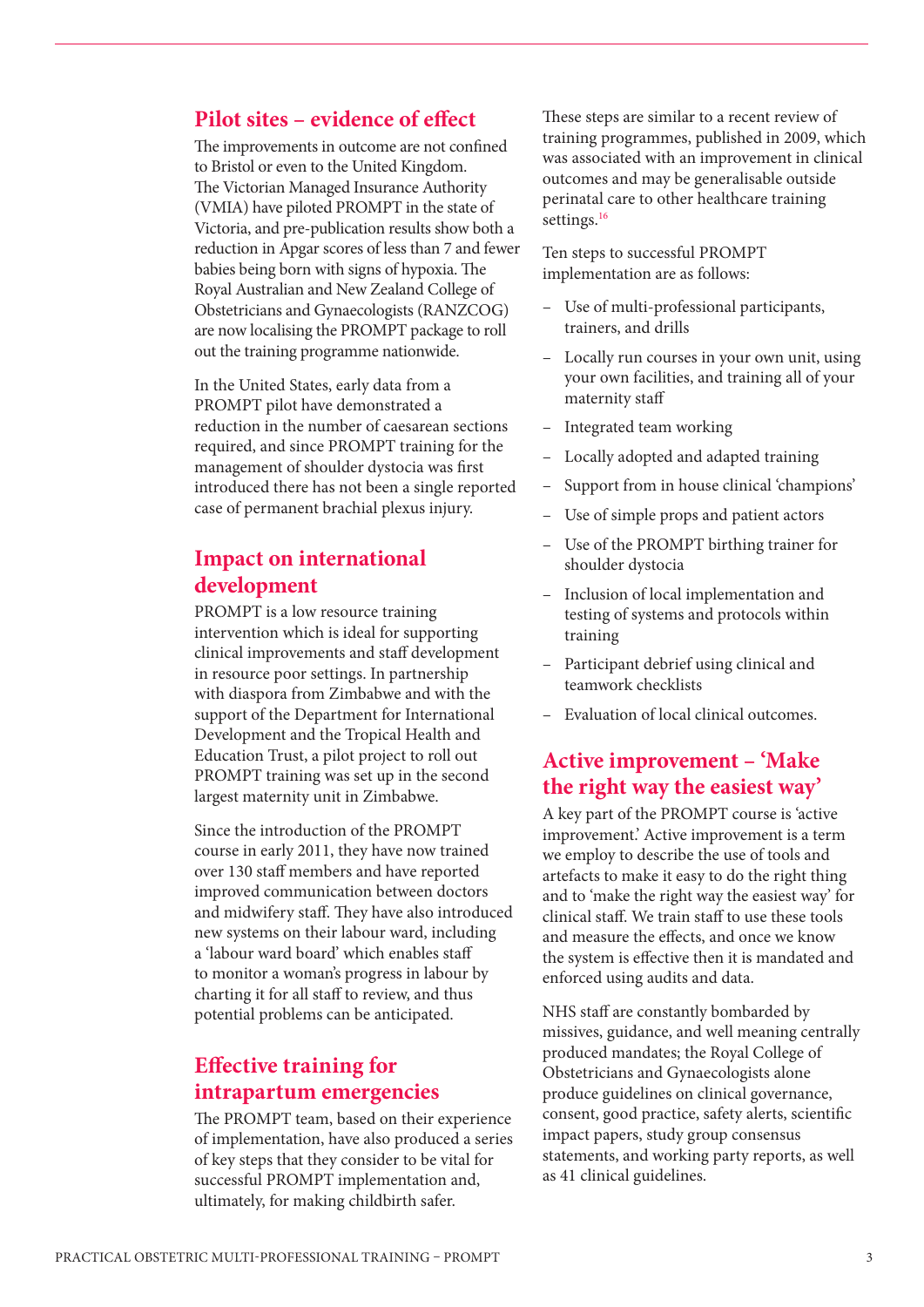# **We know what to do, but how do we make it easy for staff to do it?**

For example, the current National Institute for Health and Care Excellence guideline for electronic fetal monitoring in labour is contained in two documents of 136 and 65 pages respectively. Staff have to record their opinion of the cardiotocography (CTG) hourly in the notes, using the classification recommended in these guidelines. While this is all good, evidence based material, how can staff be expected to use the information in 201 pages of guidance on an hourly basis at the coal face?

We have designed a sticker that summarises the key points in the guidelines and acts as an aide-mémoire, as well as a record of staff classification of the CTG (see figure 1).

The introduction of these stickers was associated with a 50% reduction in Apgar scores of less than seven at five minutes, as well as a reduction in cases of hypoxic ischaemic encephalopathy in Bristol.<sup>11</sup>

The sticker itself, however, does not magically improve outcomes; all staff in the unit should be trained to use the sticker annually, its use should be mandated for all staff whenever a CTG is reviewed, and other contrary tools and systems should be stopped.

Finally, the use of stickers should be 'policed' using audits and noting the effect on outcomes, such as low Apgar scores.

This is one of a number of examples of tools – others include postpartum haemorrhage boxes, eclampsia boxes, and early warning charts – that help staff to implement evidence based interventions, thereby actively improving care and outcomes.

#### **Figure 1: Example of sticker**

| Intrapartum<br>CTG<br>Proforma  | Reassuring<br>(Acceptable)                                                          | Non-Reassuring                                                     | Abnormal                                                                                                                                                                                                             | North Bristol NHS<br><b>NHS Trust</b>                                                                                                                               |
|---------------------------------|-------------------------------------------------------------------------------------|--------------------------------------------------------------------|----------------------------------------------------------------------------------------------------------------------------------------------------------------------------------------------------------------------|---------------------------------------------------------------------------------------------------------------------------------------------------------------------|
| <b>Baseline</b> rate<br>(bpm)   | 110-160<br>Rate:                                                                    | $100 - 109$<br>Rate:<br>$161 - 180$<br>Rate:                       | Less than 100<br>Rate:<br>More than 180<br>Rate:<br>Sinusoidal pattern for 10 minutes or more                                                                                                                        | Comments-                                                                                                                                                           |
|                                 |                                                                                     |                                                                    | N.B Rising baseline rate even within normal range may be of concern if other non-reassuring / abnormal features present.                                                                                             |                                                                                                                                                                     |
| Variability (bpm) 5 bpm or more |                                                                                     | Less than 5 bpm for 40 - 90 minutes Less than 5 bpm for 90 minutes |                                                                                                                                                                                                                      | Comments-                                                                                                                                                           |
| <b>Accelerations</b>            | Present                                                                             | None for 40 minutes                                                | Comments:-                                                                                                                                                                                                           |                                                                                                                                                                     |
| <b>Decelerations</b>            | None                                                                                |                                                                    | Typical variable decelerations with Abysical variable decelerations with<br>more than 50% of contractions more than 50% of contractions<br>for more than 90 minutes                                                  | Comments:-                                                                                                                                                          |
|                                 |                                                                                     |                                                                    | Typical variable decelerations with Abypical variable decelerations with Late decelerations for more than<br>more than 50% of contractions (more than 50% of contractions 30 minutes<br>but for less than 90 minutes |                                                                                                                                                                     |
|                                 | Typical or atypical variable<br>decelerations with less than<br>50% of contractions | Late decelerations for less than<br>30 minutes                     |                                                                                                                                                                                                                      |                                                                                                                                                                     |
|                                 | True early decelerations                                                            | Single prolonged deceleration                                      | Single prolonged deceleration                                                                                                                                                                                        |                                                                                                                                                                     |
|                                 |                                                                                     |                                                                    |                                                                                                                                                                                                                      | N.B If CTG has any non-reassuring or abnormal features from commencement of monitoring, it may not be appropriate to wait 30 or 90 minutes before requesting review |
| Opinion                         | <b>Normal CTG</b><br>(All 4 features reassuring)                                    | <b>Suspicious CTG</b><br>(1 non reassuring feature)                | <b>Pathological CTG</b><br>(2 or more non-reassuring or 1 or more abnormal features)                                                                                                                                 |                                                                                                                                                                     |
| Cont's:<br>110                  | <b>Maternal pulse:</b>                                                              | Liquor colour:                                                     | <b>Dilatation (cm):</b>                                                                                                                                                                                              | Gestation (wks):                                                                                                                                                    |
| Action:                         |                                                                                     |                                                                    |                                                                                                                                                                                                                      | <b>RVJ0191 (LGD)</b>                                                                                                                                                |
| Date:                           | Time:<br>Signature:                                                                 | <b>Print:</b>                                                      |                                                                                                                                                                                                                      | Designations                                                                                                                                                        |

#### **Future research**

Although these early data for PROMPT training are extremely encouraging, it is important to determine whether these improvements can be generalised outside the host unit and enthusiastic early adopters, ideally across a health system. A recent report from the Health Foundation recognised that too often the benefits of interventions demonstrated in small studies fall short when applied at scale.<sup>17</sup>

The chief scientific officer in Scotland has recently funded a project to study the effect of implementation of training at scale, as only three of the 17 Scottish maternity units have undertaken PROMPT training. We will employ a stepped wedge design and, in line with the Medical Research Council recommendations for the investigation of complex interventions, we also aim to investigate any health economic benefits of the intervention, as well as any effect of context on training outcomes.

# **Conclusion**

Reducing preventable harm is a priority for accoucheurs, women, and insurers across the globe. Active improvement and training appears to offer a direct route to reducing preventable harm, although the effect of intrapartum training programmes overall has been at the very least inconsistent, if not conflicting.

The fundamental questions that remain are: to whom the training is best provided, with which tools, and in which environment. More extensive and better research is required to investigate both this training and training more generally, using different lenses and diverse ways of knowing to improve care for mothers and their babies, as well as more generally across the NHS.